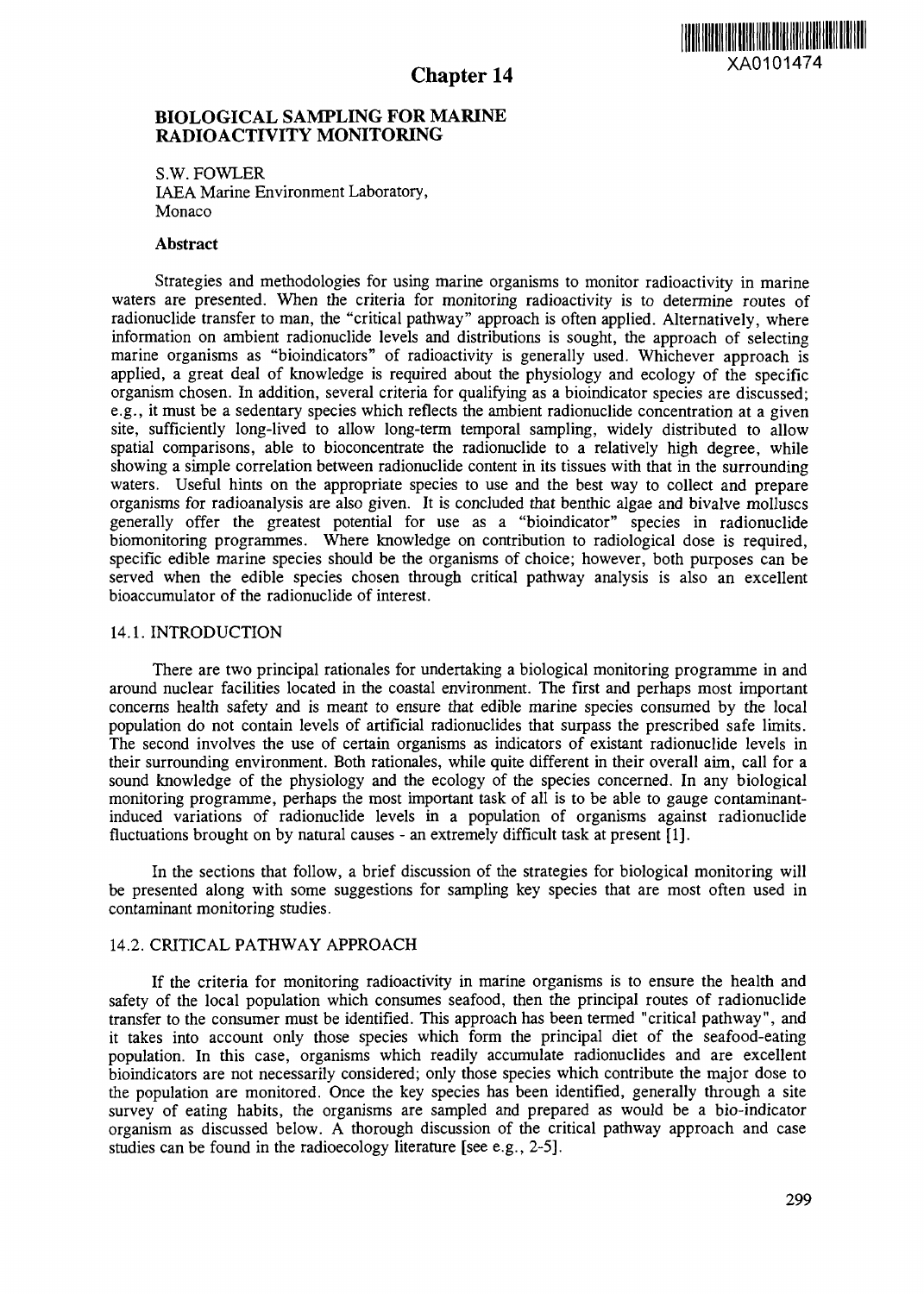# 14.3. BIO-INDICATOR APPROACH

Alternatively, marine organisms can be used as environmental matrices to give information on levels of radioactivity, or changes in radionuclide levels in the surrounding environment. This method is called "biological monitoring" and makes use of the contaminant bioaccumulation potential of a given species. Organisms which have been used to quantify the bio-available level of contaminants like radionuclides in marine waters are commonly called "bio-indicator" or "sentinal" species. The pros and cons for the use of bio-indicator species for monitoring a wide variety of contaminants including artificial radionuclides have been addressed in numerous publications [6- 11].

# **14.3.1. Use of bioindicators**

Organisms accumulate radionuclides from both food and water, and resultant concentrations in their tissues provide, in theory, a time-integrated measure of radionuclide bioavailability. Thus, the principal justification for their use has been that they can bioconcentrate radionuclides existing at extremely low concentrations in ambient sea water to relatively high levels which are readily measurable. This overcomes the frequent difficulty of directly measuring radionuclides in sea water. Another obvious advantage of bio-indicators is that they accumulate the bio-available fraction of a radionuclide rather than give a measure of total radionuclide abundance, thus eliminating the need for time-consuming studies of the chemical speciation of radionuclides. A final major justification for their use is that they give a time-integrated picture of bio-available radionuclide concentrations provided certain criteria are met, in contrast to "snapshot" concentrations of radionuclides which may vary greatly over short time scales. Nevertheless, a good awareness of some of the drawbacks in their use is essential if bio-indicator monitoring programmes are going to succeed with their objectives.

When establishing a monitoring scheme using bio-indicators, three primary objectives must be considered:

- (1) Identification of spatial variations in radionuclide abundance and bio-availability;
- (2) Identification of temporal variations in radionuclide abundance and bio-availability;
- (3) Identification of specific radionuclides.

Each basic objective can be achieved using specific bio-indicators but the design of the monitoring programme will differ in each case. For example, studies designed to follow spatial variability can not be confounded by temporal influences, and *vice versa.* These criteria have not always been met as Phillips and Segar [12] have so aptly shown in the case of the U.S. National Mussel Watch Programme [7,8,10]. Once the conceptual design for the overall monitoring programme is worked out, the choice of bio-indicator organism(s) becomes an easier task. Nevertheless, in the case of the bio-indicator itself, several criteria must be considered.

#### **14.3.2. Selection of species**

Implicit in the use of bio-indicators is that they adequately reflect contaminant concentrations in the ambient waters. This means that metabolic regulation of certain elements or radionuclides should not mask or interfere with spatial and temporal variations that occur in the environment. Not all organisms meet this requirement and in fact many teleosts, bivalve molluscs, crustaceans and mammals regulate the incorporation of certain elements [9]. Even passive accumulators like marine macro-algae which are excellent candidates for sessile bio-indicators [13] often display a non-linear uptake relationship with the concentration of certain metals and radionuclides in sea water. Obviously prior knowledge about which radionuclides are, or are not, metabolically regulated by a given species is essential before selecting the proper bio-indicator. In this respect, some of the best heterotrophic candidates may be very small species in which surface adsorption plays an important role in the contaminant uptake process.

### **14.3.3. Contaminant interactions**

The occurrence of contaminant interactions on the uptake of a given element or radionuclide can not be overlooked. Indeed, if the bio-availability of a radionuclide of interest is affected by the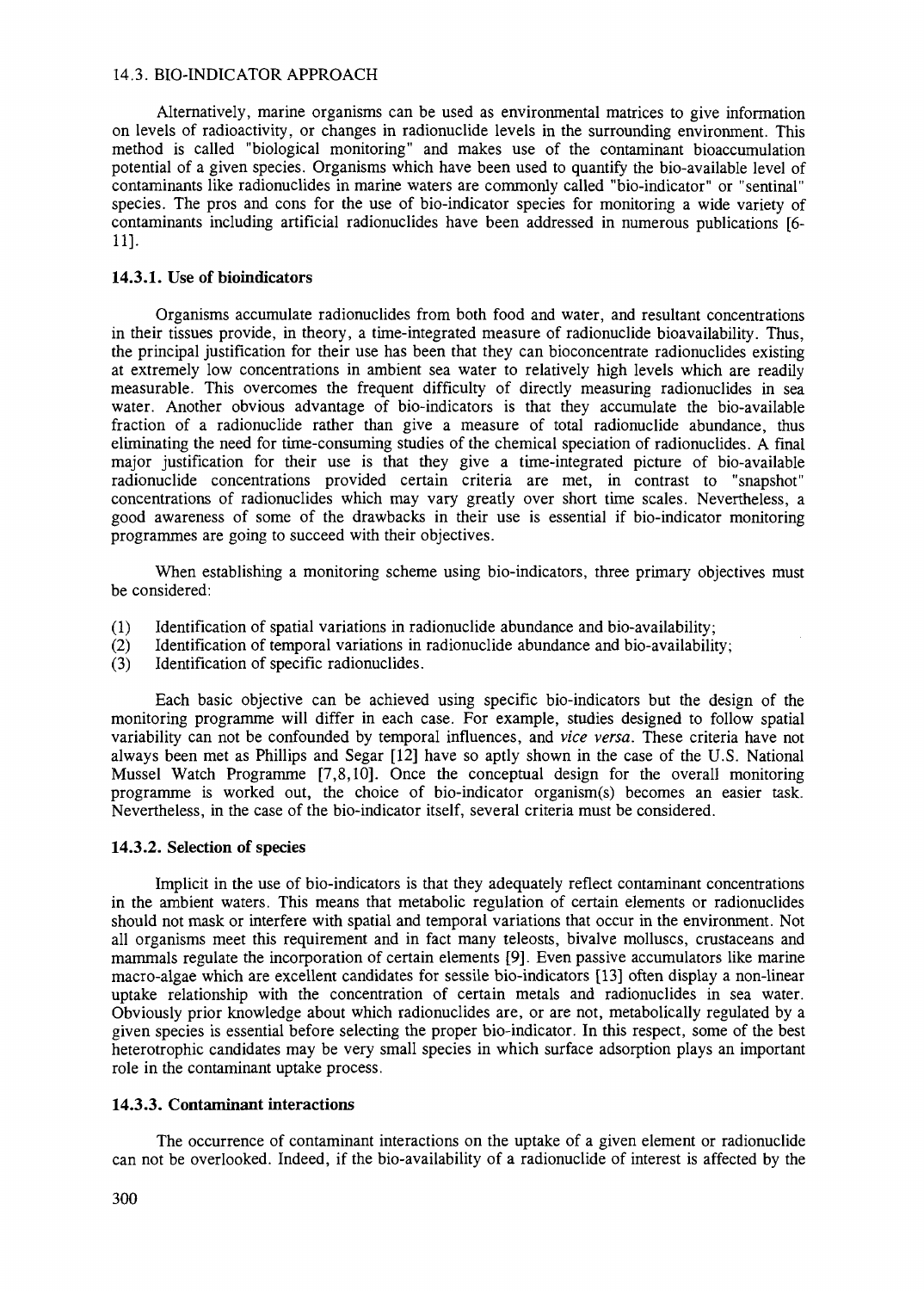presence of other contaminants, the use of a valid bio-indicator is compromised. Cases of pollutant interactions have been well-documented [9,12] and there is a definite need for laboratory and field studies to work out these relationships in the uptake process.

# **14.3.4. Temporal integration of radionuclides**

The time-integration ability of an organism can vary according to the radionuclides under study. For example, the biological half-lives of many radionuclides in bivalves and crustaceans are on the order of months or more whereas half-lives for other nuclides may be quite short (i.e. a few days). Thus, depending upon the radionuclide, levels in a given species may reflect accumulation over the previous year or, on the other hand, over the previous few days. Prior knowledge of the radionuclide uptake kinetics will thus dictate the frequency with which the organisms are sampled. This aspect is often overlooked in bio-indicator surveys, thus greatly limiting the usefulness of the resultant information and cost-effectiveness of the survey.

# **14.3.5. Spatial integration of radionuclides**

To identify spatial variations in radionuclide bio-availability, the bio-indicator should be sessile, sedentary or, in the case of open waters, associated with at least a given water mass. In this respect, filter-feeding bivalves, sponges and algae are excellent choices because they are often fixed to the substrate. Large pelagic fish are not ideal because of their great mobility, however, demersal or highly territorial fish have been used successfully for temporal and spatial assessments of radionuclide contamination [14]. In more open waters, zooplankton and micronekton species which can be identified with a given water mass are about the only possible candidates, even though factors such as mixed species composition (e.g., micro-zooplankton), molting and vertical migration behaviour limit their usefulness [15].

In order to maximize the information obtained for each analysis as well as overall costeffectiveness of the bio-indicator programme, "space-bulking" of samples [12] can be undertaken. This involves pooling bio-indicator samples from several relatively closely-spaced locations for a single analysis. Space-bulking therefore smooths out short-term variations at a given site and is especially useful for examining long-term variations in contaminant bio-availability.

### **14.3.6. Transplanted organisms**

In certain areas that are intended to be monitored but where no adquate bio-indicator can be found, transplantation of appropriate species has been attempted using cage or buoy systems [16]. One advantage is the use of cultured populations (e.g., mussels) which show lower age variability than in wild populations. In addition, besides measuring radionuclide levels at equilibrium after transplantation, time course measurements will furnish information on the kinetics of uptake or loss.

### **14.3.7. Other biological and environmental factors**

Phillips [9] has thoroughly reviewed the many factors that are considered to influence seasonal or temporal bio-availability and they will be only briefly discussed here. Short-term fluctuations may interfere with assessments of spatial and temporal variations in bio-availability. One cause can be highly variable contaminant input from episodic events or through increased rainfall during certain seasons. Another cause may be physiological changes related to the sexual cycle, e.g., fluctuations in lipid content with concomittant changes in lipophilic contaminant concentration. Obviously quantification of lipids would be of utmost importance when using bioindicators for organically-bound radionuclides. Likewise, dry weight changes can effectively alter radionuclide concentrations that are derived on a weight basis (e.g., radionuclide activity per gram dry weight). If true radionuclide variations between sites are of the same order as those brought about by physiological changes within a given site, intersite comparisons will be difficult to make. Thus, it is necessary to have a good understanding of sources of variance within the populations used as bio-indicators.

Age and size are also variables affecting radionuclide concentrations. This problem can be overcome for the most part by understanding the relationship involved and sampling individuals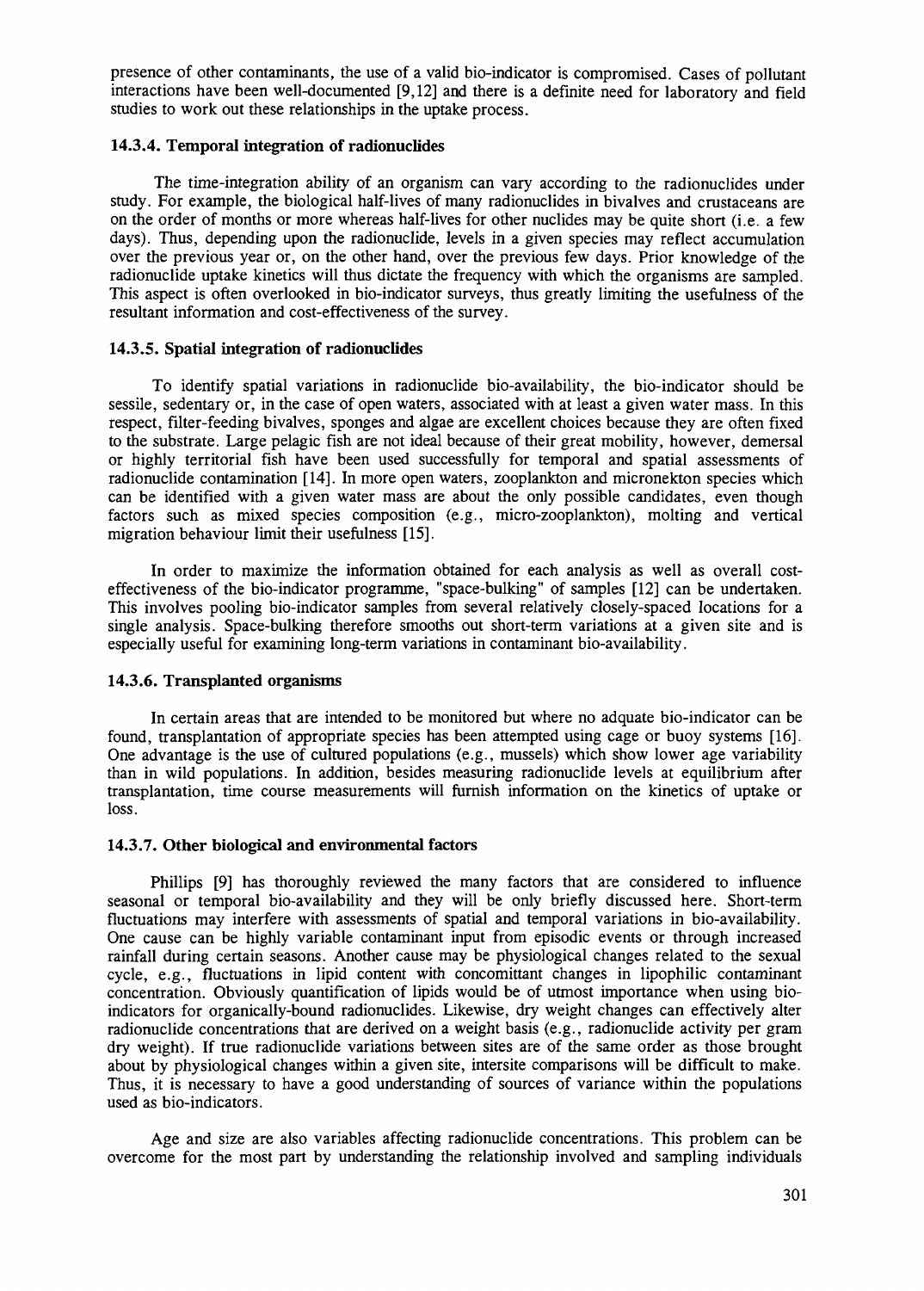within a given size range. Other parameters of usually lesser importance include location of individuals in the intertidal zone, substrate on which they live, and sex of the organism. Many of the above-mentioned effects of these parameters can be overcome by making pooled samples consisting of several individuals and analyzing replicates [17].

### 14.4. SAMPLING OF KEY SPECIES

Not overlooking many of the drawbacks in the use of bio-indicators mentioned above, these organisms have been instrumental in establishing spatial and temporal trends in radionuclide fluctuations in a variety of marine ecosystems [7-10, and many others]. Bivalve molluscs, sessile algae and fish have proven particularly useful in establishing temporal trends and hotspots in coastal waters throughout the world. With proper intercalibration of methodologies, studies with such coastal organisms could be linked into a far more widespread coastal network. Relatively unsophisticated analyses of radionuclides in these species are well within the grasp and budgets of many developing countries and results can be verified through stringent intercomparisons with standard reference materials [18,19]. In fact, considering all possible alternatives, these types of bio-indicators may offer the most realistic and economical method of monitoring changes in radionuclide bio-availability.

Outlined briefly below are strategies and guidelines for sampling benthic algae, bivalve molluscs, fish, plankton and crustaceans in the context of a marine radioactivity monitoring survey.

### 14.4.1. Macroalgae

For many reasons marine macroalgae are excellent organisms for use in monitoring programmes. Macroalgae are ubiquitous in both estuarine and coastal waters throughout the world. Algae are key links in benthic food webs and are of direct economic importance to man as well. Their size and sedentary nature facilitates rapid collection of large amounts of material. Because they act as time-integrators of many pollutants, macroalgae have been considered in many marine pollution monitoring programmes for use as bio-indicator species.

Phillips [20], reviewing the usefulness of biological indicator organisms in trace metal pollution studies, listed several criteria for an organism to qualify as a "bio-indicator" for these substances. The criteria, which generally hold for most pollutants including radionuclides, can be briefly summarized as follows:

The organism should:

- accumulate the pollutant without being killed by the levels encountered;
- be sedentary in order to show levels of pollutant representative of the area under study;
- be abundant in the region;
- be sufficiently long-lived to allow sampling of more than one year class;
- be of adequate size to furnish sufficient tissue for analysis;
- be easy to sample and hardy enough to survive laboratory testing of pollutant uptake;
- be able to tolerate brackish water;
- exhibit high pollutant concentration factors allowing direct analysis without preconcentration;
- be able to show a simple correlation between the pollutant content in their tissues with that in the surrounding waters at all locations studied, under all conditions.

It is evident that in most cases, macroalgae could be classified as a biological indictor organism; however, as Phillips [20] points out, certain things must be known about them to correctly interpret the results from a monitoring study using these species. For example, macroalgae appear to concentrate only soluble trace elements; hence, for radionuclides of lead and iron,, which are mainly particulate in sea water, algae will not accurately reflect changes in the environment. Furthermore, some studies have shown competition between metals for binding sites in macroalgae [21]. Excluding certain soluble metals from binding can lead to spurious results concerning the relative abundance of available trace elements or radionuclides at any one location. This could be one of the greater problems to overcome in using macroalgae as a biological indicator for monitoring radionuclides.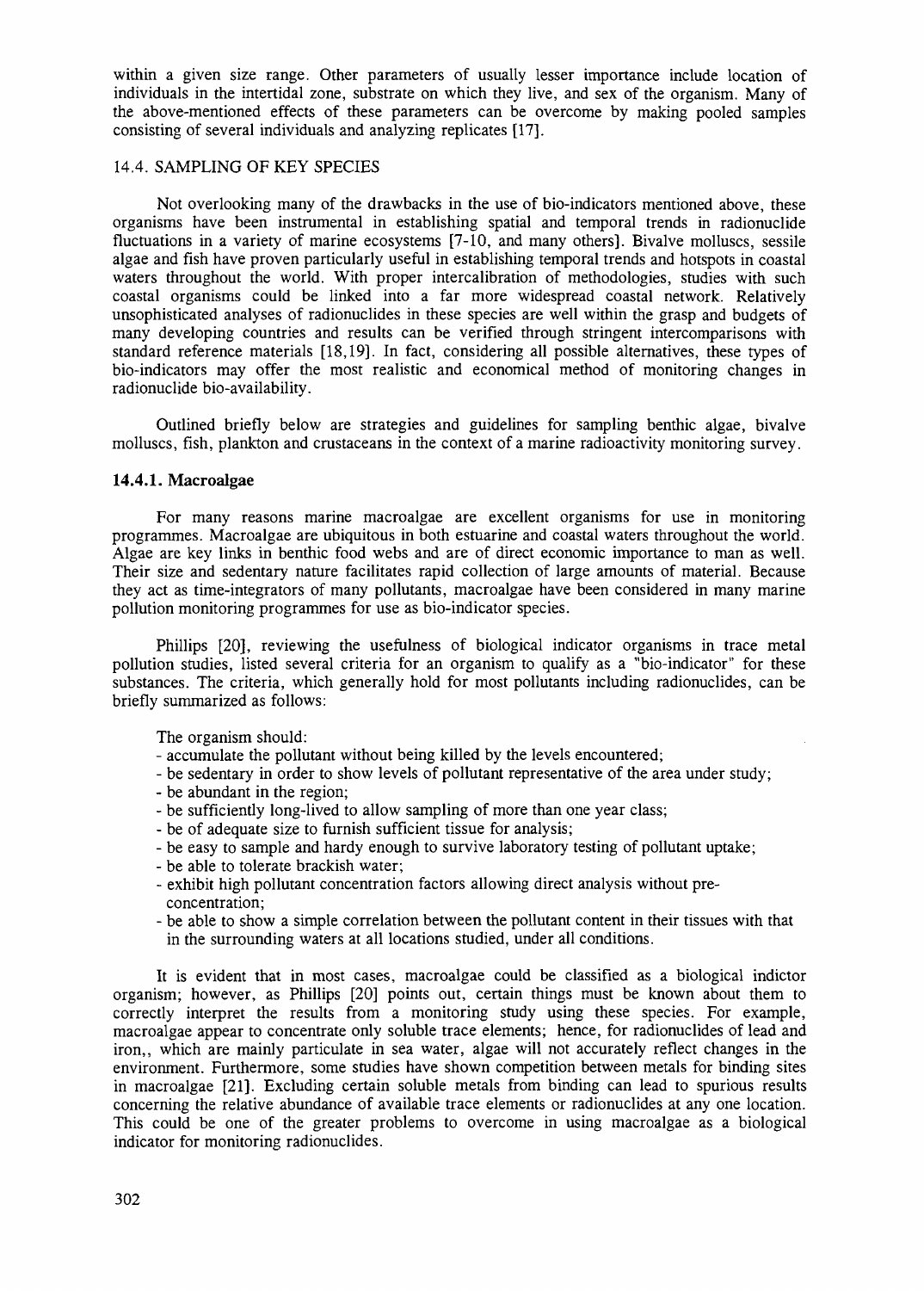# TABLE I. TYPICAL RADIONUCLIDE CONCENTRATION FACTORS FOR MACROALGAE AND MEAN CONCENTRATIONS OF RADIONUCLIDES MEASURED IN CONTAMINATED BROWN ALGAE *(FUCUS)* COLLECTED AROUND THE BRITISH ISLES AND ALONG THE WEST COAST OF SWEDEN

| Radionuclide                                                                                                                                                                                                                              | <b>Measured Concentration</b><br>$(Bq kg^{-1}$ dry) |                      | <b>Typical Concentration</b><br>Factor***                                                                                             |
|-------------------------------------------------------------------------------------------------------------------------------------------------------------------------------------------------------------------------------------------|-----------------------------------------------------|----------------------|---------------------------------------------------------------------------------------------------------------------------------------|
|                                                                                                                                                                                                                                           | $U.K.*$                                             | Sweden**             |                                                                                                                                       |
| 58<br>60 <sup>°</sup><br>$_{65}Co$<br>$\int_{90}^{\infty} Zn$<br>$\sum_{i=1}^{n}$<br>95<br>$Z_f-Nb$<br>$\begin{array}{c}\n\overrightarrow{110} \text{Ru} \\ \overrightarrow{m} \text{Ag} \\ \overrightarrow{134} \end{array}$<br>$1372$ S | 70<br>63<br>370<br>107<br>56<br>373                 | 45-73<br>78-111      | 5.6-6.6x10 $_4$<br>$1.4 - 7.5x + 10$<br>2x10<br>1x10 <sub>3</sub><br>3x10 <sub>3</sub><br>$2x10$ <sub>3</sub><br>2x10<br>$8.5 - 9x10$ |
| $_{144}Cs$<br>$_{238}$ Ce<br>$239 + 240^{\circ}$<br>Pu<br>241<br>Am                                                                                                                                                                       | 2775<br>633<br>141<br>999                           | 7.4<br>0.19<br>0.053 | $8-9.5x10$<br>5x10<br>$\overline{a}$<br>$1.35x10_4$<br>1.35x10<br>1.8x10                                                              |

 $*$ From 18.19

Several other aspects which pertain to variations in concentration of metals in macroalgae should be considered. Metal levels vary remarkably with species, therefore comparisons of tissue concentrations are best made between the same species. The position of the algae on the shoreline with respect to tide mark also can affect the metal concentration [22]. Several studies have shown that the distal (older parts of macroalgal lamina often contain higher metal concentrations than the faster-growing new tissue [22]. It was suggested that the older, slower-growing regions of the lamina with higher dry weight have more metal-binding sites. All the above could affect the measured concentrations of radionuclides in the species collected.

Table 1 gives some values for radionuclides measured in a common brown algae, *Fucus* from various areas along the U.K.and Swedish coasts which have received radioactive inputs from nuclear industry.

# 14.4.1.1. Selection

Choice of algae depends on the region being considered for monitoring. In the near-shore environment, in general, representatives of the *Phaeophyceae,* or brown algae, would appear to be the most suitable. This most familiar class of algae contains members throughout the world. The largest forms of macroalgae belong to this group and, as a whole, most species are readily obtainable because they grow in the intertidal zone. Within this group, members of the genus *Fucus* should be considered as a first choice principally because several of these species have already been used in radionuclide monitoring programmes [25]. Two other genera, *Laminaria* and *Ascophyllum,* have also been the subject of pollution surveys and could be considered as alternative species.

# 4.4.1.2. Collection, Preparation and Analysis

The best way to collect uncontaminated seaweed samples is by hand. This is easily done with species such as *Fucus* when the algae are exposed at low tide. Care should be taken to sample only the outer fronds (lamina) since the lower stipe and holdfast often contain sand and grit. After collection the lamina are rinsed in clean sea water to remove the adhering silt. Samples are best

<sup>\*\*</sup>From 23

<sup>\*\*\*</sup>From 23,24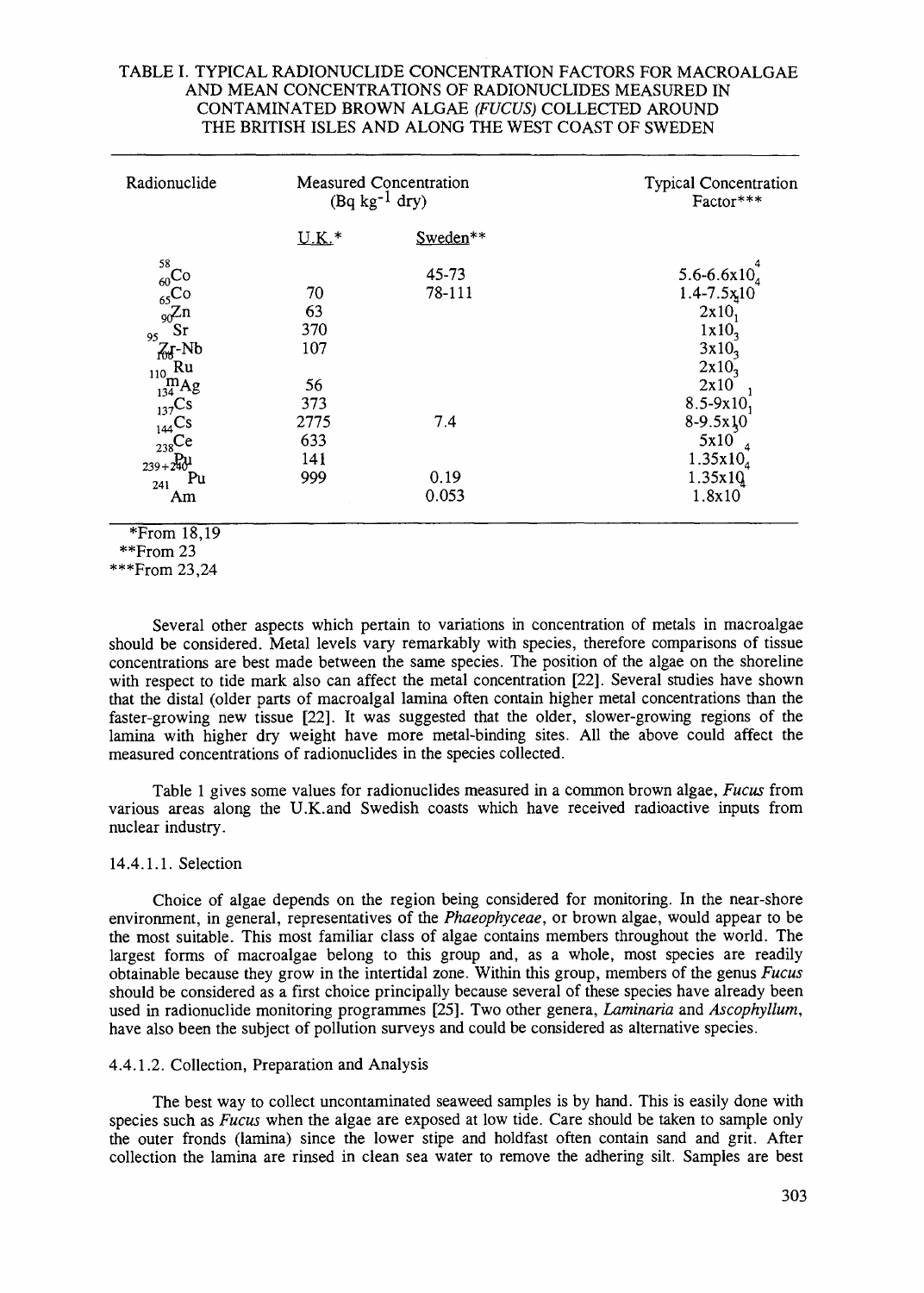shipped to the laboratory in large, pre-cleaned glass (or glass-lined or plastic) containers. The algae is later rinsed in de-ionized double-distilled water to remove much of the adventitious salts. Wet algae with excess water removed with paper towels are weighed prior to drying so that dry weight/wet weight ratios can be determined for future reference. The possibility exists that certain radionuclides may be volatilized at temperatures normally used for oven drying; therefore, it is generally preferable to lophilize the tissues [26]. If preliminary tests indicate difficulty in powdering lophilized whole algae, the samples should be homogenized in a blender prior to freeze-drying. This pre-treatment usually results in obtaining a more homogeneous powder during the grinding process.

The dried product is broken by hand into small pieces ( $\sim$  5cm x 5cm) and then ground to a fine powder in a comminuting machine or porcelain ball mill. The resulting powder should be carefully sieved through stainless steel or nylon screens to remove both large refractory particles and ultra-fine sediment grains.

Homogenization is best carried out in some type of commercial feed mixer which automatically divides the sample, mixes and recombines the mixed product. At this stage, homogeneity can be tested for the radionuclide of choice with random aliquots taken from bulk tissue samples.

Non-destructive gamma-ray spectrometry is ideal for many gamma-emitting isotopes since the entire sample can be counted in a well-type scintillation crystal. Most beta and alpha-counting techniques require decomposition and separation of the radio-isotope from the matrix. Some species of macroalgae have high levels of calcium and phosphorus which may interfere in the separation of transuranium nuclides from these tissues. Similarly, caution should be observed in separating certain radionuclides from coralline algae which contain large amounts of calcium and magnesium. Standard radio-analytical methods and their applicability to the measurement of a variety of radionuclides in macroalgae are discussed in detail in two recent technical reports [27,28].

#### 14.4.2. Bivalves

From a brief scanning of the marine pollution literature, it is evident that bivalve molluscs have been the most commonly used bio-indicators to date. This is largely because bivalves conform well to the basic pre-requisites of an indicator species [9], are often consumed as seafood, and are ubiquitous in most coastal marine ecosystems. Mussels, oysters and clams are the species most frequently chosen, and their use has lead to "Mussel Watch"-type pollution monitoring programmes throughout the world [7-9,29]. Mussels of the genus *Mytilus* have usually been the bivalve of choice in temperate zones because of their widespread occurrence. In tropical regions where mussels are uncommon or non-existent, sessile species such as the rock oyster *(Saccostrea* sp.) have been used. In areas where neither type is found, intertidal clams have proven useful. While all three molluscs have been used for radionuclide monitoring, the choice inevitably depends on the overall availability of the organism at the study site.

Because of the small size of most bivalves, in order to avoid biasing the analysis, several individuals (generally 5-20) from a population are pooled to form a single sample. Each individual should be approximately the same size and its length and/or weight measured since size can affect radionuclide content [9], Following collection, the individual bivalves are opened with a shucking knife and the soft parts removed for the sample. In some studies where more refined bioaccumulation information is needed, target tissues (e.g., hepatopancreas) can be dissected from the soft parts to form a sample. The methodologies for shucking the molluscs and preparing the soft tissues for radionuclide analyses generally follow those that have been internationally accepted for trace metals (e.g., see 17,30].

Oysters are sampled and prepared in generally the same way as the mussels. An exception is the rock oyster which has one of its valves cemented to the rock and is very difficult to open. Either the oysters must be broken off the rocks with hammer and chisel, and opened later, or the top shell removed by diving knife and the soft parts scraped directly into the collection bottle.

Many species of clams are generally found embedded in the bottom sediments and must be dug out by shovel. Such species often contain large amounts of fine sediments and analysis of the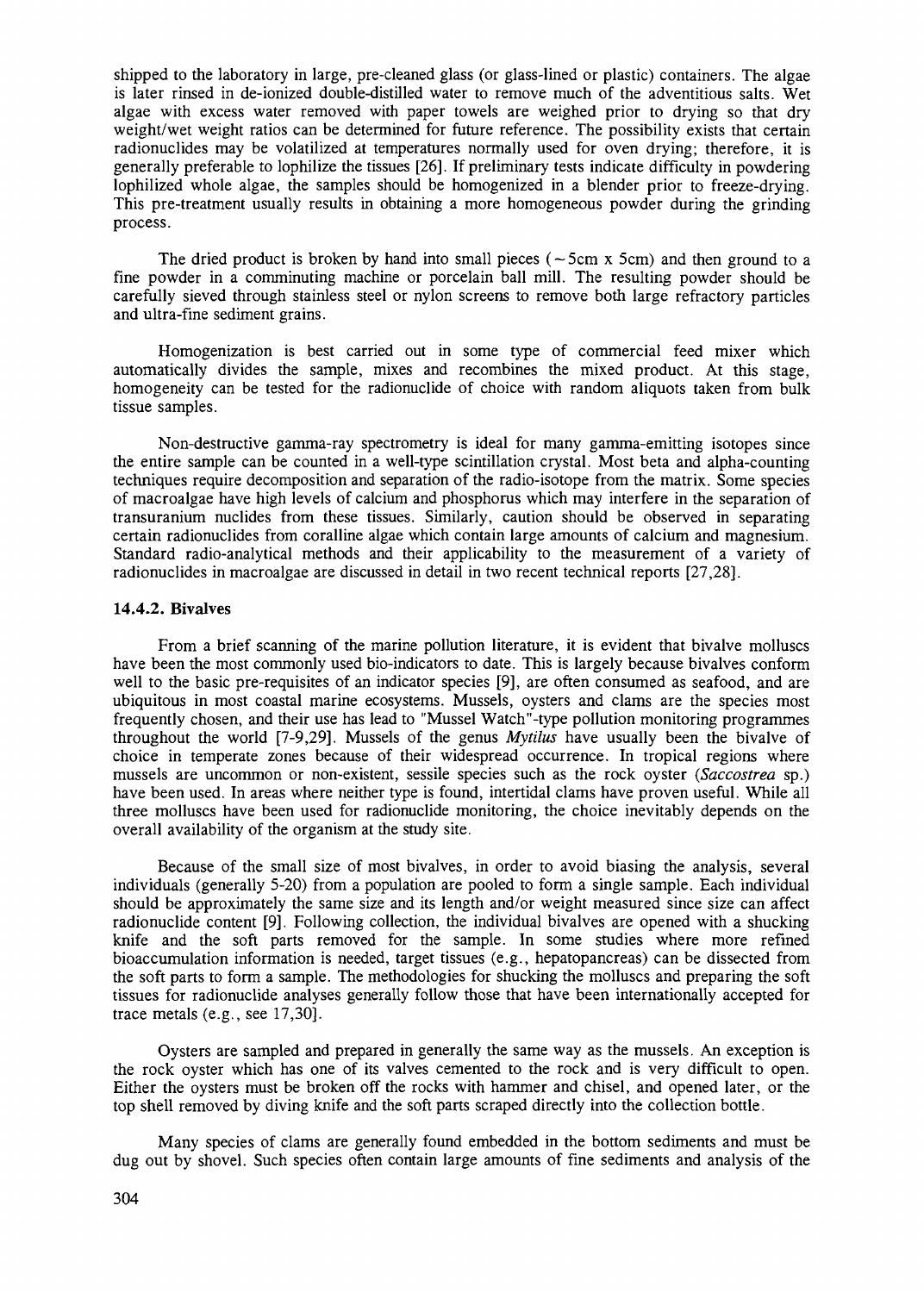total soft parts containing contaminated sediments can lead to spurious results [31]. It is therefore recommended that, prior to dissection, the clams be held for several hours in filtered sea water from the site to depurate the residual sediments.

When the tissues are dissected, freeze-drying and homogenization of the dried material proceed as outlined for the algae. Examples of the use of bivalves in marine radioactivity monitoring studies can be found in numerous reports and scientific publications [7,8,16,32-35].

### **14.4.3. Fish**

Because of their economic importance to man, fish have regularly been used in marine radioecology studies [14,20,36-42]. Nevertheless, as a measure of radionuclide levels in the marine environment, few fish species conform even to the basic requirements of an indicator species [9]. For example, many fish species are highly mobile or migratory and, at best, provide only a composite average of ambient radionuclide levels over a large area. To some extent, this problem can be overcome by using demersal fish or species that are highly territorial. Another problem is that uptake of certain stable elements of many common radionuclides are often regulated and, hence, the concentration of these radionuclides in fish tissue will not reflect changes of ambient levels in the environment. Therefore, if fish are chosen as a bio-indicator, both the fish species and the target radionuclide must be carefully considered.

Local conditions and knowledge of the fish species selected will dictate how the fish are collected (i.e. hand-line, benthic trawl, nets, etc.). Before dissection, one should determine the length, weight and sex of the individual fish since these parameters can affect radionuclide concentrations. Attempts should be made to standardize upon a given size of fish in order to reduce biological variation. If the fish species is large, individuals can be dissected for a single sample. For small fish, it is often necessary to pool tissue from several individuals to form a composite sample. In either case the skin, which contains mucus and can be easily contaminated with adsorbed radionuclide, must first be removed. Then a muscle filet is carefully cut away from the vertebral column taking care not to include bone. The amount of fish muscle sample will depend on the level of radionuclide that is detectable, therefore, some prior knowledge of the approximate radionuclide concentration is necessary. Samples are then placed in plastic bags and directly radioanalyzed or frozen for later analyses. The number of individual fish samples collected will depend on the nature of the monitoring programme and the desired level of statistical significance. Details on the sampling and preparation of fish tissues for pollutant analysis as well as suggestions for making composite samples can be found in Bernhard [17].

# **14.4.4. Plankton**

Marine plankton are extremely important in terms of their total biomass, their key position in the food web and their ability to rapidly accumulate trace elements from the surrounding water mass; hence, they have also been used as indicators of ambient levels of contamination [43,44]. For this reason, a brief mention of their applicability to marine radioactivity studies is warranted.

First, it is important to remember that the composition of plankton is extremely varied and most often comprised of many different organism types, both plant and animal. As the bioaccumulation response of each species for radionuclides will vary, changes in species composition can confound radionuclide comparisons from one sample to the next. Therefore, if possible, it is always best to select single genera or individuals of the larger species for the analyses. In this respect, the shrimp-like euphausiids (commonly called krill) have shown promise as bio-indicators in trace metal surveys [15]. Because zooplankton are rapid integrators of radioactivity and generally accumulate radionuclides to very high levels (Table 2), they have also proven useful in signalling the presence of radioactivity in the water column following accidents or deliberate releases of radionuclides [45,48,49].

A variety of plankton nets of various net mesh-sizes are used to filter plankton from the water. The mesh size of the netting is chosen depending upon the size fraction of the plankton or, in some cases, the individual organisms in the plankton that are desired. Since plankton usually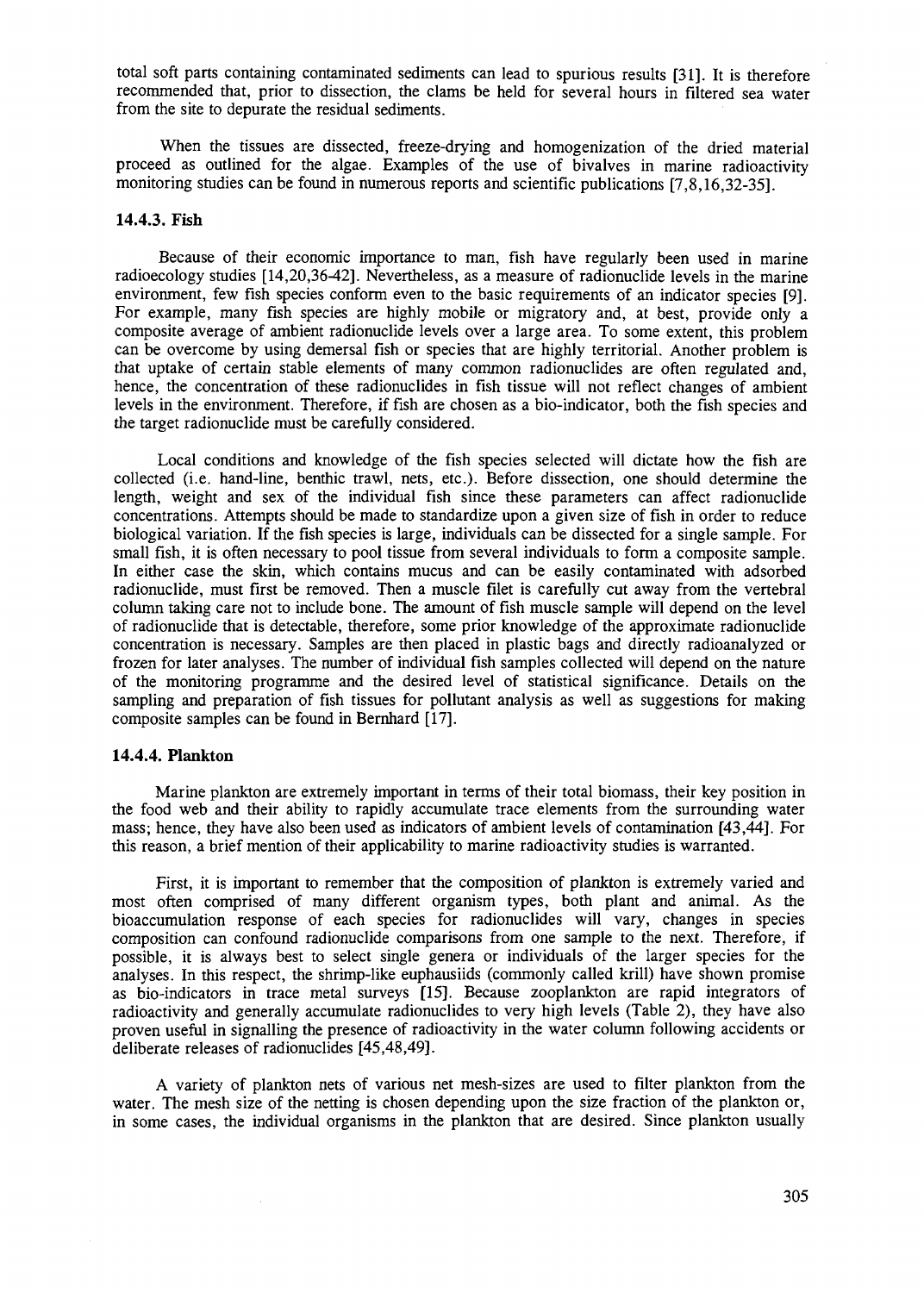# TABLE II. TYPICAL CONCENTRATION FACTORS FOR ARTIFICIAL RADIONUCLIDES AND ABSOLUTE RADIONUCLIDE CONCENTRATIONS WHICH HAVE BEEN MEASURED IN CONTAMINATED MIXED-ZOOPLANKTON FROM THE MEDITERRANEAN FOLLOWING THE CHERNOBYL ACCIDENT

| Radionuclide                                                                                                                   | Measured Concentration*<br>$(Bq kg^{-1} dry)$              | <b>Typical Concentration</b><br>Factor**                                                                              |
|--------------------------------------------------------------------------------------------------------------------------------|------------------------------------------------------------|-----------------------------------------------------------------------------------------------------------------------|
| -95<br>$_{10}$ Nb<br>$_{106}$ Ru<br>$_{134}$ Ru<br>$_{137}Cs$<br>$_{141}Cs$<br>$_{144}$ Ce<br>$_{241}$ Ce<br>$_{239}$ Am<br>Pu | 12<br>280<br>70<br>22<br>34<br>20<br>100<br>0.004<br>0.016 | 2x10<br>$3x10$ <sub>3</sub><br>3x10<br>3x10<br>$3x10$ <sub>3</sub><br>1x10<br>$1x10$ <sub>3</sub><br>$3x10_3$<br>5x10 |

<sup>\*</sup>From 45,46

congregate in the upper water column, collections can be made by simply towing a net through the upper few meters for several minutes. The contents in the collector are then screened for visible debris which might bias the analysis, and the pure plankton poured onto a fine mesh screen, briefly rinsed with distilled water to remove salts and concentrated into a sample. At this point, individual target species can also be picked out by forceps for the sample. The final samples are then placed in plastic vials or glass bottles for eventual analysis.

Prior to analyses, the frozen or fresh samples are usually either oven-dried at 60°C or freezedried, ground to a powder with mortar and pestle, weighed and analyzed by the appropriate radiometric method like other tissues.

Needless to say, lack of sound information on the species composition of the plankton and the changes that take place over time will severely limit the usefulness of these organisms as bioindicators of ambient levels of radioactivity in the marine environment. Therefore, it is always wise to keep an aliquot of each sample preserved in formalin for later species identification.

### **14.4.5. Crustaceans**

Various macro-crustaceans such as shrimp, lobster and crab have also been used in radionuclide monitoring programmes particularly in countries where they are considered important commercial species [50,51]. Nevertheless, as in the case of fish, crustaceans are not always a perfect bio-indicator species since they can regulate their uptake of certain radionuclides and often show great variation in radionuclide bioaccumulation during different phases of their intermoult cycle. Furthermore, many radionuclides are little accumulated in crustacean muscle which necessitates obtaining a very large sample in order to achieve good counting statistics. On the other hand, one notable advantage with crustaceans is their marked ability to concentrate radionuclides to a very high degree in hepatopancreas tissue [52]. This fact suggests the potential value of using crustacean hepatopancreas as a target tissue for measuring a variety of heavy metals and radionuclides.

### 14.5. CONCLUSIONS

Despite certain limitations, many marine organisms can be used to gain information on ambient radionuclide levels (spatial and temporal) in the marine environment. With respect to fulfilling the main criteria for a good bio-indicator species, benthic brown algae and bivalve

<sup>\*\*</sup>From 24,47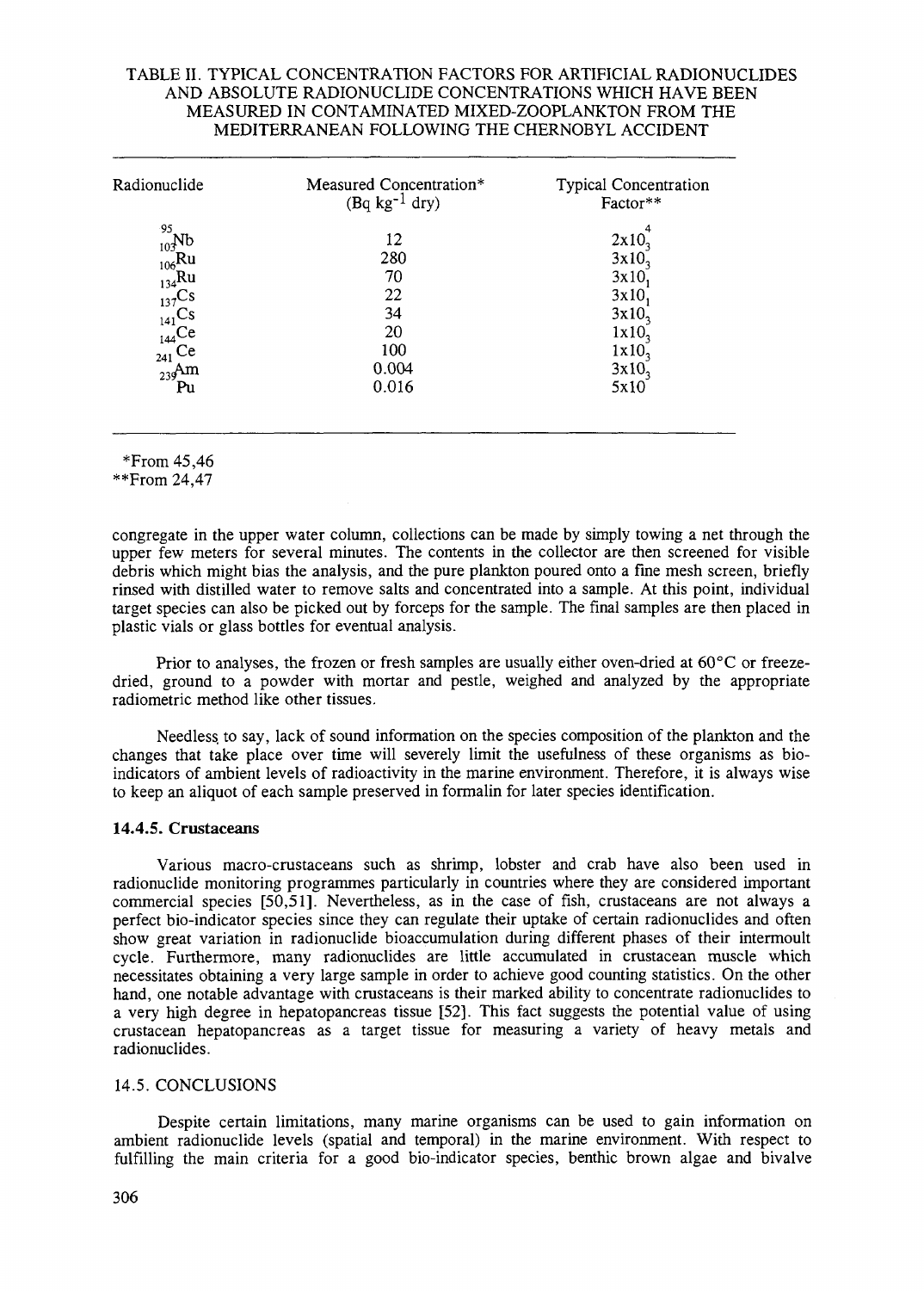molluscs appear to offer the best potential for use in radionuclide monitoring programmes in most marine areas. The main advantage of using bio-indicator species is that they bioconcentrate many radionuclides to a very high degree, and analyzing resultant radionuclide concentrations in their tissues is much easier and less costly than analyzing the relatively low levels of radionuclides present in the surrounding sea water.

In cases where information on potential radiation dose to the seafood-eating population is required, specific edible marine species in the area which are major contributors to the dose should be selected and their edible tissues analyzed. Both purposes are served when the species targeted through the critical pathway approach is also one that can be selected based on bio-indicator criteria.

# References

- [I] GREEN, R.H., "Some guidelines for the design of biological monitoring programmes in the marine environment", Concepts in Marine Pollution Measurements, (WHITE, H.H., Ed.), Univ. of Maryland, College Park (1984) 647-655.
- [2] TEMPLETON, W.L., *et al.,* "Radiation effects", Radioactivity in the Marine Environment, National Academy of Sciences, Washington, D.C. (1971) 223-239.
- [3] FOSTER, R.F., *et al.,* "Evaluation of human radiation exposure", Radioactivity in the Marine Environment", National Academy of Sciences, Washington, D.C. (1971) 240-260.
- [4] PRESTON, A., MITCHELL, N.T., "Evaluation of public radiation exposure from the controlled marine disposal of radioactive waste (with special reference to the United Kingdom)", Radioactive Contamination of the Marine Environment, IAEA, Vienna (1972) 575-593.
- [5] HUNT, G.J., JEFFRIES, D.F., "Collective and individual radiation exposure from discharges of radioactive waste to the Irish Sea", Impacts of Radionuclide Releases into the Marine Environment, IAEA, Vienna (1981) 535-570.
- [6] FOOD AND AGRICULTURAL ORGANIZATION, Part 2. Guidelines for the Use of Biological Accumulators in Marine Pollution Monitoring, Manual of Methods in Aquatic Environment Research, FAO Fisheries Technical Paper No. 150, FIRI/T150, FAO, Rome (1976) 76pp.
- [7] GOLDBERG, E.D., *et al.*, The mussel watch, Environ. Conserv. **5** (1978) 101-125.
- [8] GOLDBERG, E.D., *et al.,* U.S. mussel watch 1977-1978: results on trace metals and radionuclides, Estuar. Coast. Shelf Sci. 16 (1983) 69-93.
- [9] PHILLIPS, D.J.H., Quantitative Aquatic Biological Indicators: Their Use to Monitor Trace Metal and Organochlorine Pollution, Applied Science, London (1980) 488pp.
- [10] FARRINGTON, J.W., *et al.,* U.S. mussel watch 1976-78: an overview of the tracemetal, DDE, PCB, hydrocarbon, and artificial radionuclide data, Environ. Sci. Technol. 17 (1983) 490-496.
- [II] WHITE, H.H., "Mussel madness: use and misuse of biological monitors of marine pollution", Concepts in Marine Pollution Measurements, (WHITE, H.H., Ed.), Univ. of Maryland (1984) 325-337.
- [12] PHILLIPS, D.J.H., SEGAR, D.A., Use of bio-indicators in monitoring conservative contaminants: programme design imperatives, Mar. Poll. Bull. 17 (1986) 10-17.
- [13] FOWLER, S.W., "Use of macroalgae as a reference material for pollutant monitoring and specimen banking", Monitoring Environmental Materials and Specimen Banking, (LUEPKE, N.P., Ed.), Martinus Nijhoff, The Hague (1979) 247-260.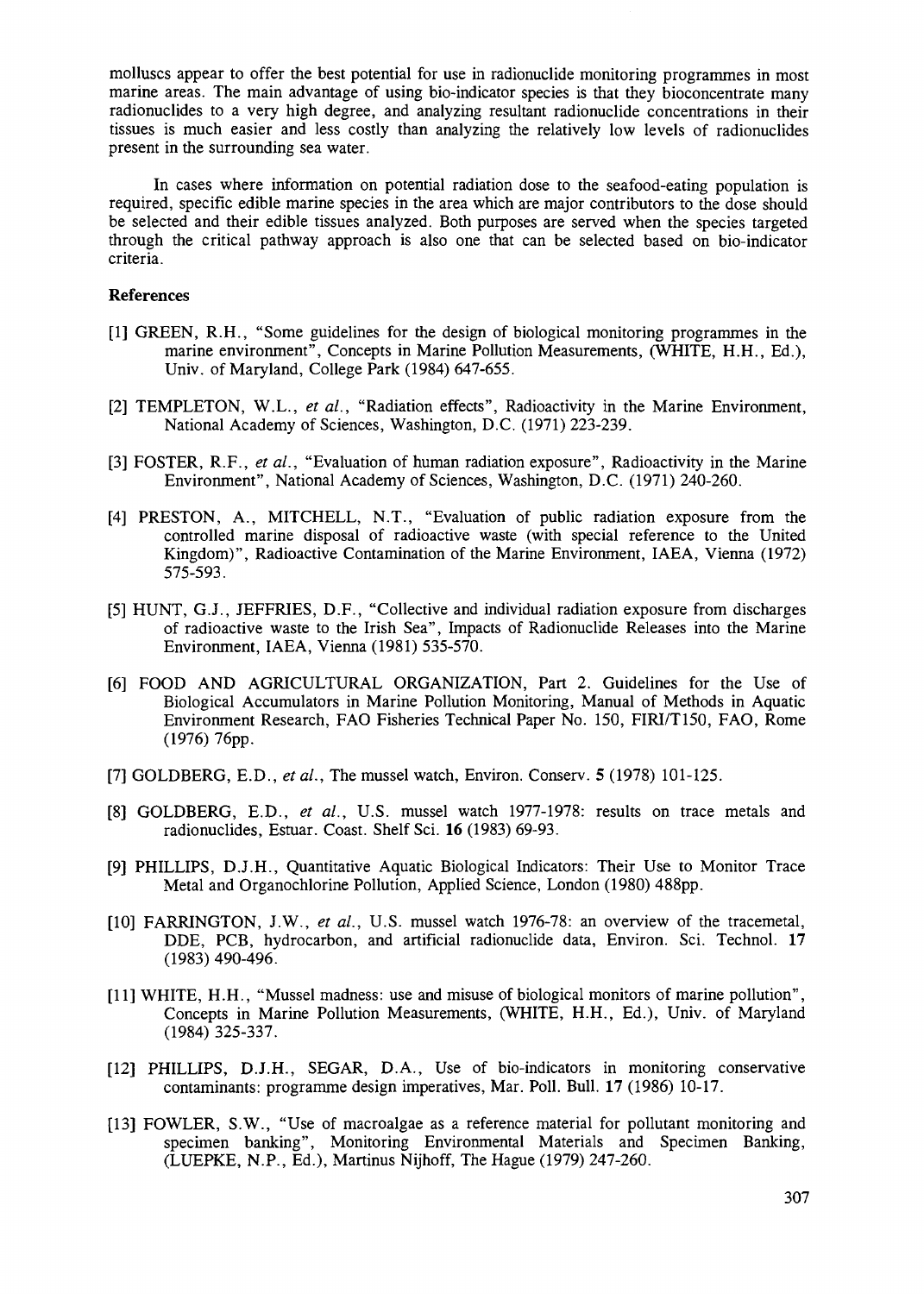- [14] PENTREATH, R.J., LOVETT, M.B., Occurrence of plutonium and americium in plaice from the north-eastern Irish Sea, Nature 262 (1976) 814-816.
- [15] FOWLER, S.W., Trace metal monitoring of pelagic organisms from the open Mediterranean Sea, Environ. Monit. Assess. 7 (1986) 59-78.
- [16] CLIFTON, R.J., et al., Concentration and depuration of some radionuclides present in a chronically exposed population of mussels *{Mytilus edulis),* Mar. Ecol. Prog. Ser. 11 (1983) 245-256.
- [17] BERNHARD, M., Part 3. Sampling and Analyses of Biological Material, Manual of Methods in Aquatic Environment Research, FAO Fisheries Technical Paper No. 158, FIRI/T158, FAO, Rome (1976) 124pp.
- [18] FUKAI, R., BALLESTRA, S., "Intercalibration of Methods for Radionuclide Measurements on a Seaweed Sample", Reference Methods for Marine Radioactivity Studies II, Tech. Reps. Ser. No. 169, IAEA, Vienna (1975) 213-233.
- [19] FUKAI, R., MURRAY, C.N., "Results of Plutonium Intercalibration in Sea Water and Seaweed Samples", Reference Methods for Marine Radioactivity Studies II, Tech. Reps. Ser. No. 169, IAEA, Vienna (1975) 107-120.
- [20] PHILLIPS, D.J.H., The use of biological indicator organisms to monitor trace metal pollution in marine and estuarine environments - a review, Environ. Pollut. 13 (1977) 281-317.
- [21] FOSTER, P., Concentrations and concentration factors of heavy metals in brown algae. Environ. Pollut. 10 (1976) 45-53.
- [22] BRYAN, G.W., HUMMERSTONE, L.G., Brown seaweed as an indicator of heavy metals in estuaries in south-west England, J. Mar. Biol. Ass. U.K. 53 (1973) 705-720.
- [23] NILSSON, M., *et al.,* "Radionuclides in *Fucus* from inter-Scandinavian waters", Impacts of Radionuclide Releases into the Marine Environment, IAEA, Vienna (1981) 501-513.
- [24] INTERNATIONAL ATOMIC ENERGY AGENCY, Sediment  $K_d$ s and Concentration Factors for Radionuclides in the Marine Environment, Tech. Reps. Ser. No. 247, IAEA, Vienna (1985) 73p.
- [25] MITCHELL, N.T., Radioactivity in surface and coastal waters of the British Isles. Part I: The Irish Sea and its environs, Tech. Rep. Fish. Radiobiol. Lab. (FRL 13), MAFF Direct. Fish. Res. (1977) 15pp.
- [26] LAFLEUR, P.D., Retention of mercury when freeze-drying biological materials, Anal. Chem. 45 (1973) 1534-1536.
- [27] INTERNATIONAL ATOMIC ENERGY AGENCY, Reference Methods for Marine Radioactivity Studies, Tech. Reps. Ser. No. 118 IAEA, Vienna (1970) 284p.
- [28] INTERNATIONAL ATOMIC ENERGY AGENCY, Reference Methods for Marine Radioactivity Studies, Tech. Reps. Ser. No. 169, IAEA, Vienna (1975) 239p.
- [29] NATIONAL ACADEMY OF SCIENCES, The International Mussel Watch, National Academy of Sciences, Washington, D.C. (1980) 248pp.
- [30] UNITED NATIONS ENVIRONMENT PROGRAMME, Sampling of Selected Marine Organisms and Sample Preparation for Trace Metal Analysis, Reference Methods for Marine Pollution Studies No. 7 (Rev. 2), UNEP, Nairobi (1984) 19pp.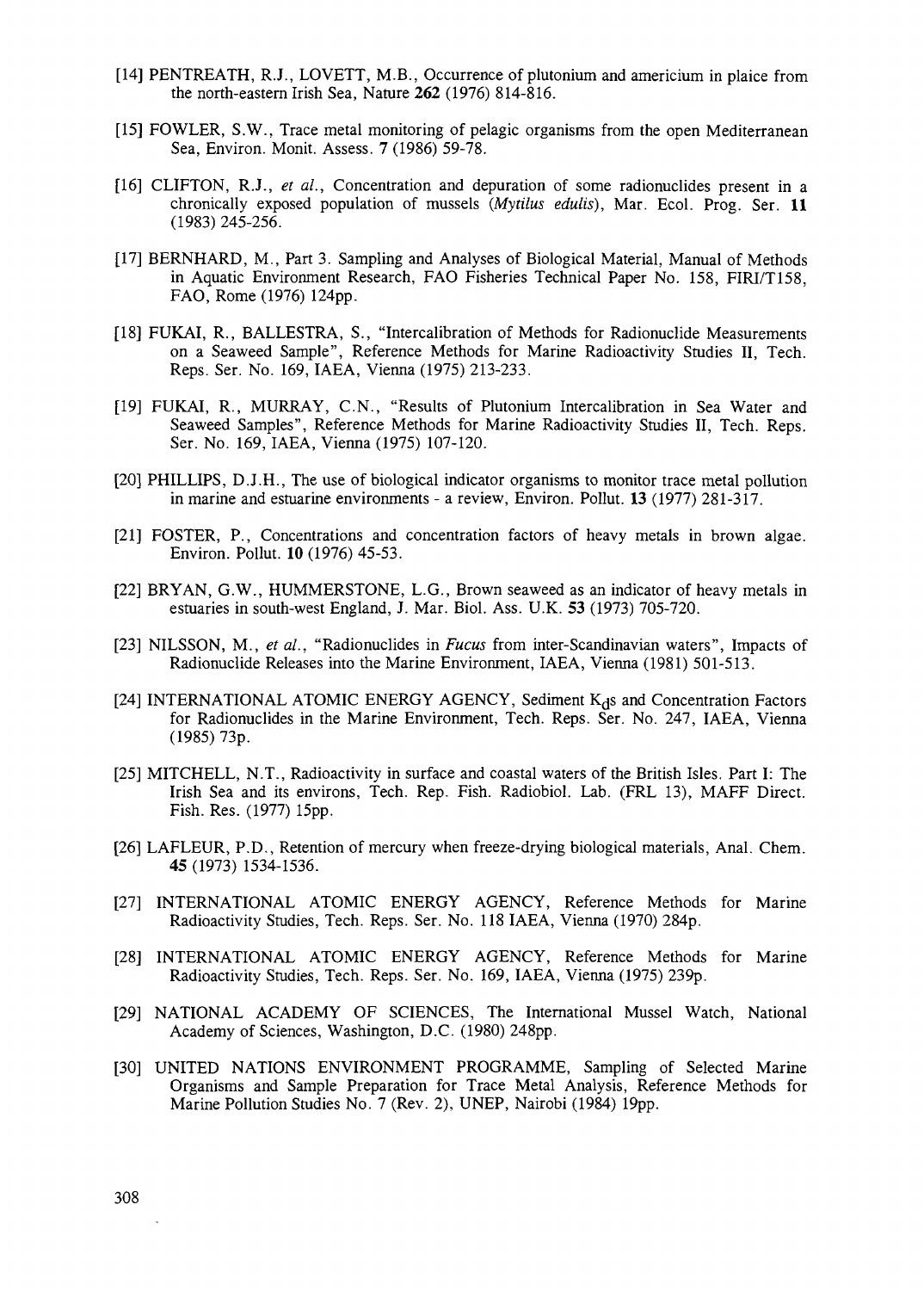- [31] CHAPMAN, P.M., Effects of gut sediment contents on measurements of metal levels in benthic invertebrates - a cautionary note, Bull. Environ. Contam. Toxicol. 35 (1985) 345-347.
- [32] SEYMOUR, A.H., NELSON, V.A., "Decline of <sup>65</sup>Zn in marine mussels following the shutdown of Hanford reactors", Radioactive Contamination of the Marine Environment, IAEA, Vienna (1973) 277-286.
- [33] YOUNG, D.R., FOLSOM, T.R., "Mussels and barnacles as indicators of the variation of <sup>54</sup>Mn, <sup>60</sup>Co and <sup>65</sup>Zn in the marine environment", Radioactive Contamination of the Marine Environment, IAEA, Vienna (1973) 633-650.
- [34] PATEL, B., et al., Radioecology of Bombay harbour a tidal estuary, Estuar. Coast. Mar. Sci. 3 (1975) 13-42.
- [35] MCDONALD, P., et al., Distribution of radionuclides in mussels, winkles and prawns, Part 1. Study of organisms under environmental conditions using conventional radio-analytical techniques, J. Environ. Radioact. 18 (1993) 181-202.
- [36] PEARCY, W.G., OSTERBERG, C.L., Zinc-65 and manganese-54 in albacore *Thunnus alalunga* from the west coast of north America, Limnol. Oceanogr. 13 (1968) 490-498.
- [37] PEARCY, W.G., VANDERPLOEG, H.A., "Radioecology of benthic fishes off Oregon", Radioactive Contamination of the Marine Environment, IAEA, Vienna (1973) 245-261.
- [38] HODGE, V.F., *et al.,* "Retention of fall-out constituents in upper layers of the Pacific Ocean as estimated from studies of a tuna population", Radioactive Contamination of the Marine Environment, IAEA, Vienna (1973) 263-276.
- [39] GUARY, J.-C, *et al.,* Etude preliminaire, *in situ,* de la distribution du plutonium dans differents tissus et organes de *Cancer pagurus (Crustacea: Decapoda)* et de *Pleuronectes platessa* (Pisces: Pleuronectidae), Mar. Biol. **36** (1976) 13-17.
- [40] PENTREATH, R.J., Radionuclides in marine fish, Oceanogr. Mar. Biol. Ann. Rev. 15 (1977) 365-460.
- [41] NOSHKIN, V.E., *et al.,* "Transuranic concentrations in reef and pelagic fish from the Marshall Islands", Impacts of Radionuclide Releases into the Marine Environment, IAEA, Vienna (1981) 293-317.
- [42] BHAT, I.S., *et al.,* "Cycling of radionuclides and impact of operational releases in the nearshore ecosystem off the west coast of India", Impacts of Radionuclide Releases into the Marine Environment, IAEA, Vienna (1981) 431-448.
- [43] MARTIN, J.H., KNAUER, G.A., The elemental composition of plankton, Geochim. Cosmochim. Acta 37 (1973) 1639-1653.
- [44] FOWLER, S.W., Trace elements in zooplankton paniculate products, Nature **269** (1977) 51- 53.
- [45] FOWLER, S.W., *et al.,* Rapid removal of Chernobyl fallout from Mediterranean surface waters by biological activity, Nature **329** (1987) 56-58.
- [46] FOWLER, S.W., *et al.,* Flux of transuranium nuclides in the northwestern Mediterranean following the Chernobyl accident, Rapp. Comm. int. Mer Medit. **32** (1990) 317.
- [47] FOWLER, S.W., "Trace element transfer and transport by marine micro-organisms", XRF and PIXE Applications in Life Science", (MORO, R., CESAREO, R., Eds.), World Scientific Publ. Co. Ltd., Singapore (1990) 65-78.